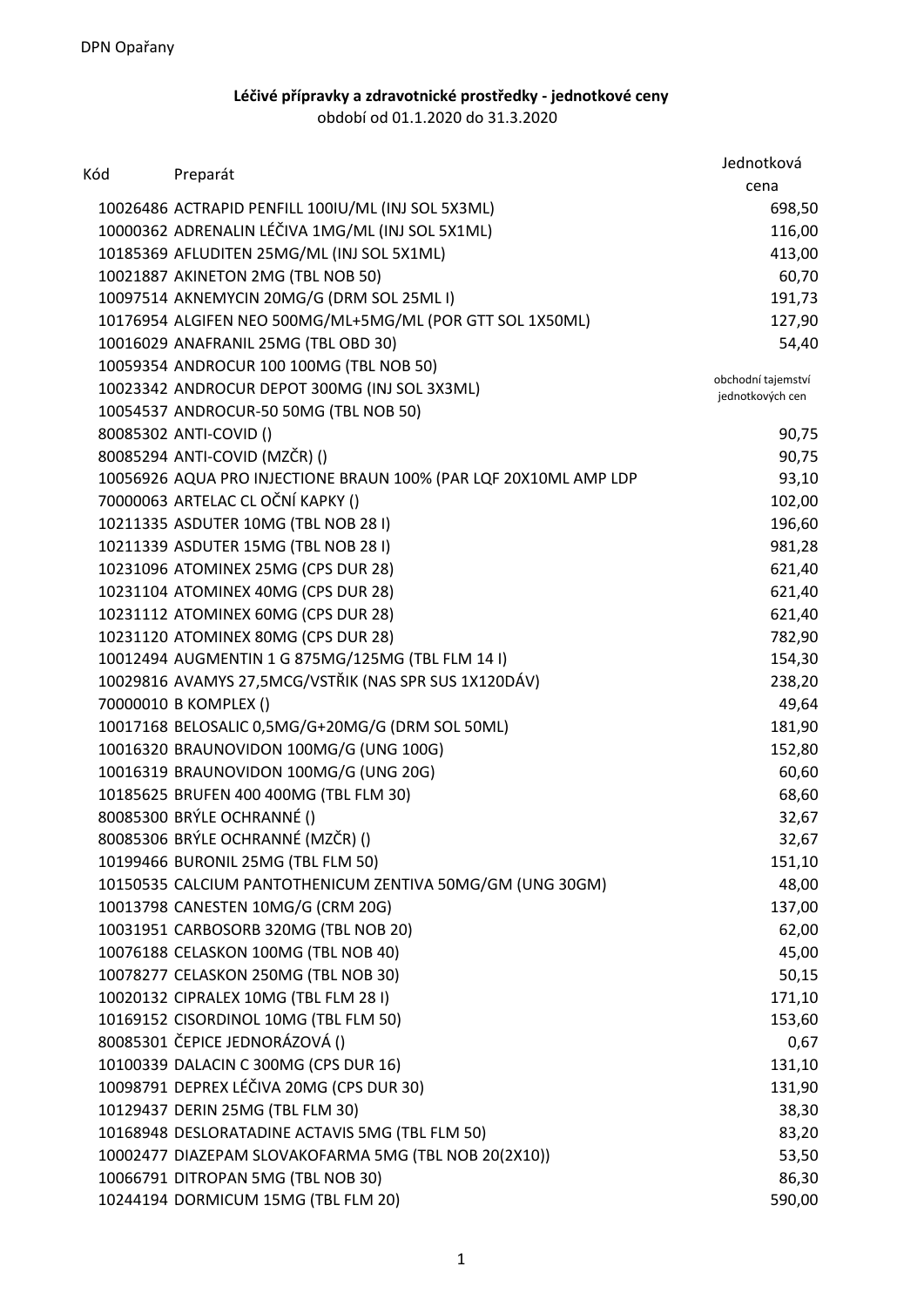| 10062050 DUOMOX 500MG (TBL SUS 20)                                | 66,00  |
|-------------------------------------------------------------------|--------|
| 80000019 DUOTHERM 11X15CM ()                                      | 47,00  |
| 10058792 ECOBEC 100MCG (INH SOL PSS 200DÁV)                       | 280,20 |
| 10010142 ECOSAL INHALER 100MCG/DÁV (INH SUS PSS 200DÁV)           | 90,60  |
| 10192204 ELOCOM 1MG/G (UNG 1X15G)                                 | 99,40  |
| 10192205 ELOCOM 1MG/G (UNG 1X30G)                                 | 118,00 |
| 10059976 ENAP 2,5MG (TBL NOB 30)                                  | 65,00  |
| 10002818 ENDIARON 250MG (TBL FLM 20)                              | 171,00 |
| 10002427 ENTIZOL 250MG (TBL NOB 20)                               | 118,80 |
| 10057586 ESPUMISAN 40MG (CPS MOL 50)                              | 89,00  |
| 10053797 ESTROFEM 1MG (TBL FLM 1X28)                              | 131,70 |
| 10243138 EUTHYROX 50MCG (TBL NOB 100 II)                          | 82,00  |
| 10016462 EXCIPIAL U LIPOLOTIO 40MG/ML (DRM EML 200ML)             | 179,90 |
| 10015390 FENISTIL 1MG/G (GEL 1X30G)                               | 178,00 |
| 10215479 FEVARIN 50MG (TBL FLM 30)                                | 178,80 |
| 35009933 FIXACE HYPOALERGENNÍ PRO STOMIKY OMNIFIX ELASTIC (10CMX  | 50,20  |
| 10214598 FLAVOBION 70MG (TBL FLM 50)                              | 211,00 |
| 10184035 FORLAX 10G (POR PLV SOL SCC 20)                          | 149,00 |
| 10001066 FRAMYKOIN 250IU/G+5,2MG/G (UNG 10G)                      | 77,10  |
| 35005416 GÁZA HYDROFILNÍ KOMPRESY NESTERILNÍ (7,5X7,5CM,8 VRSTEV  | 57,90  |
| 30081824 GÁZA SKLÁDANÁ KOMPRESY NESTERILNÍ (7,5X7,5CM,8 VRSTEV,1  | 54,00  |
| 35009944 GÁZA SKLÁDANÁ KOMPRESY STERILNÍ STERILUX (7,5X7,5CM,8 V  | 54,00  |
| 30080708 GELITASPON STANDARD (P GS 010 80X50X10MM, ŽELATINOVÁ HOU | 172,00 |
| 10002537 HALOPERIDOL-RICHTER 1,5MG (TBL NOB 50)                   | 51,50  |
| 10002538 HALOPERIDOL-RICHTER 5MG/ML (INJ SOL 5X1ML)               | 74,50  |
| 70000027 HEDRIN ROZTOK 100ML ()                                   | 272,00 |
| 10084127 HERPESIN 200 200MG (TBL NOB 25)                          | 139,00 |
| 10155936 HERPESIN 400 400MG (TBL NOB 25)                          | 330,20 |
| 10076578 HEŘMÁNKOVÝ KVĚT (SPC 50G)                                | 43,00  |
| 80000012 HEXA - PHAN ()                                           | 273,75 |
| 10009159 HYLAK FORTE (POR SOL 100ML)                              | 180,00 |
| 10075433 CHLORPROTHIXEN 15 LÉČIVA 15MG (TBL FLM 30)               | 44,50  |
| 10075428 CHLORPROTHIXEN 50 LÉČIVA 50MG (TBL FLM 30)               | 89,10  |
| 10100014 IBALGIN 200 200MG (TBL FLM 24)                           | 45,00  |
| 10100013 IBALGIN 400 400MG (TBL FLM 24)                           | 56,00  |
| 10202362 IBALGIN 400 400MG (TBL FLM 48)                           | 81,00  |
| 10176501 IBALGIN DUO EFFECT 50MG/G+2MG/G (CRM 50G)                | 145,67 |
| 10016895 IMAZOL KRÉMPASTA 10MG/G (DRM PST 1X30G)                  | 131,00 |
| 10052266 INFADOLAN 1600IU/G+300IU/G (UNG 30G I)                   | 59,43  |
| 10189423 INFALIN DUO 3MG/ML+0,25MG/ML (AUR GTT SOL 10ML)          | 204,30 |
| 30085146 JEHLA INJEKČNÍ LUER ORANŽOVÁ (0,5X20,100KS)              | 0,55   |
| 30085182 JEHLA INJEKČNÍ LUER ZELENÁ (0,8X40,100KS)                | 0,55   |
| 80000001 JEHLA INJEKČNÍ STERICAN (0,90X40MM)                      | 0,55   |
| 30170682 JEHLY VERIFINE PRO VŠECHNA NEINZULÍNOVÁ PERA (31G X 4MM  | 256,33 |
| 10001674 JOX 85MG/ML+1MG/ML (ORM SPR SOL 1X30ML)                  | 107,00 |
| 30087757 KALHOTKY ABSORPČNÍ SUPER SENI AIR LARGE (BOKY 100-150CM  | 302,57 |
| 30087756 KALHOTKY ABSORPČNÍ SUPER SENI AIR MEDIUM (BOKY 75-110CM  | 257,37 |
| 30087803 KALHOTKY ABSORPČNÍ SUPER SENI LARGE (BOKY 100-150CM,LAT  | 302,57 |
| 30087761 KALHOTKY ABSORPČNÍ SUPER SENI PLUS EXTRA LARGE (BOKY 13  | 330,28 |
| 80085263 KALHOTKY SUPER SENI "M" ()                               | 257,37 |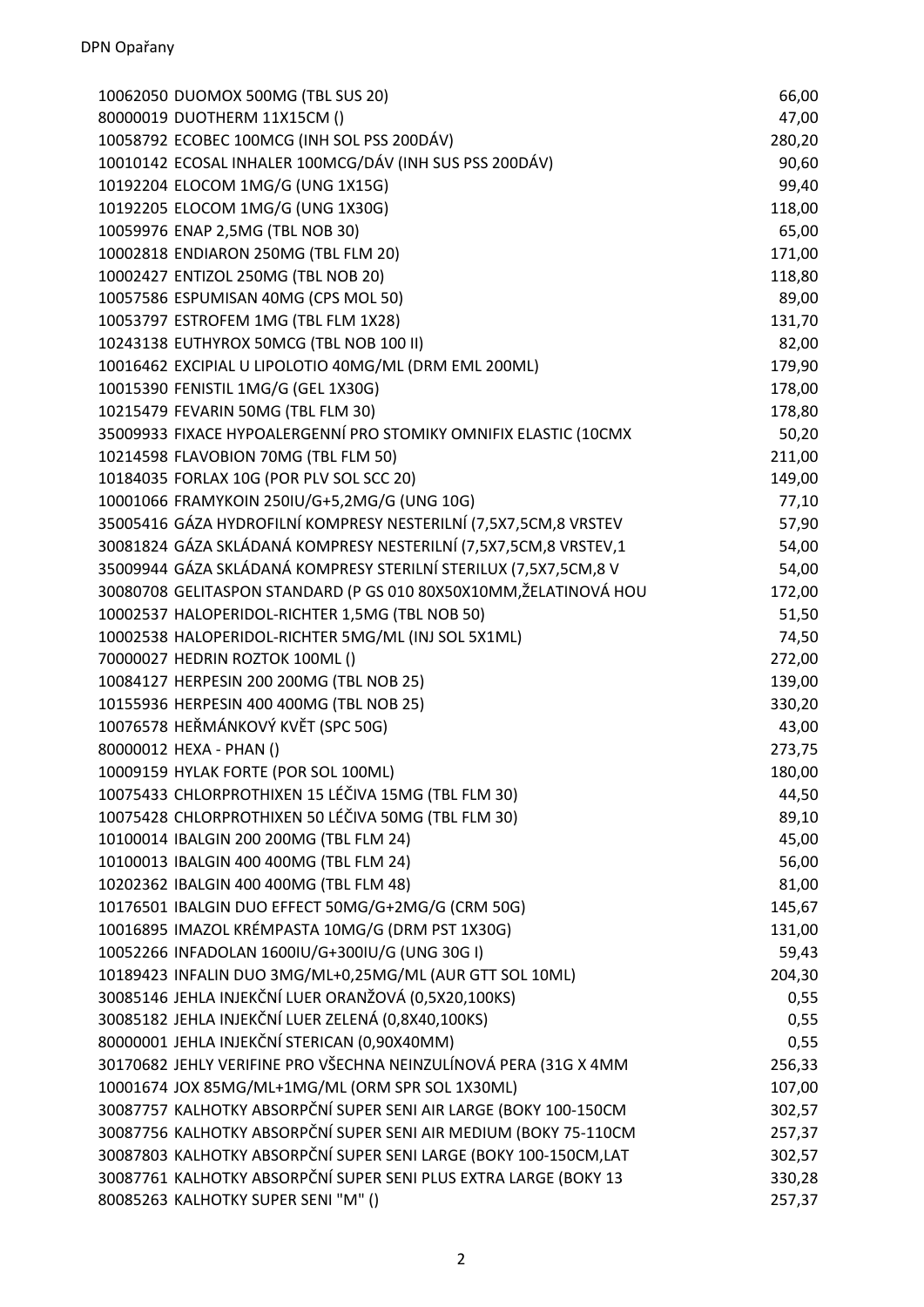| 80085264 KALHOTKY SUPER SENI "S" ()                              | 225,57        |
|------------------------------------------------------------------|---------------|
| 80085309 KALHOTY JEDNORÁZOVÉ ()                                  | 30,18         |
| 10237595 KINITO 50MG (TBL FLM 40(2X20))                          | 165,60        |
| 10166759 KINITO 50MG (TBL FLM 40(4X10))                          | 165,60        |
| 35004999 KOMPRESY Z GÁZY NESTERILNÍ (5X5CM,8 VRSTEV,17 NITÍ,100K | 25,90         |
| 35005571 KOMPRESY Z GÁZY NESTERILNÍ (7,5X7,5CM,8 VRSTEV,17 NITÍ, | 58,24         |
| 80085292 KRYTÍ STERILNÍ - MASTNÝ TYL 7.5X7X5CM ()                | 11,20         |
| 10111792 KVENTIAX 25MG (TBL FLM 30)                              | 66,90         |
| 10205776 KVENTIAX PROLONG 200MG (TBL PRO 60)                     | 1702,90       |
| 10042547 LACTULOSE AL 667MG/ML (SIR 1X500ML)                     | 156,50        |
| 10124839 LAMOTRIX 100MG (TBL NOB 30)                             | 158,10        |
| 10124831 LAMOTRIX 25MG (TBL NOB 30)                              | 39,50         |
| 10124835 LAMOTRIX 50MG (TBL NOB 30)                              | 79,00         |
| 10027506 LANTUS 100U/ML (INJ SOL 5X3ML)                          | 1 3 3 4 , 8 0 |
| 50000001 LAVARIZINE - MAST (500G/BALENÍ)                         | 344,44        |
| 80085193 LÉKAŘSKÉ LOPATKY (200 KS)                               | 58,67         |
| 10218341 LEPONEX 100MG (TBL NOB 50 I)                            | 343,20        |
| 10187425 LETROX 50MCG (TBL NOB 100)                              | 66,30         |
| 10168614 LEVETIRACETAM ACTAVIS 1000MG (TBL FLM 50)               | 910,10        |
| 10168594 LEVETIRACETAM ACTAVIS 500MG (TBL FLM 50)                | 455,00        |
| 10136666 LEVOPRONT 60MG (TBL NOB 10)                             | 137,00        |
| 10191929 LEVOPRONT KAPKY 60MG/ML (POR GTT SOL 15ML II)           | 114,00        |
| 10018489 LISKANTIN 250MG (TBL NOB 100)                           | 474,20        |
| 10002481 LITHIUM CARBONICUM SLOVAKOFARMA 300MG (TBL NOB 100)     | 166,50        |
| 10092490 MACMIROR COMPLEX 500MG/200000IU (VAG CPS MOL 8)         | 162,70        |
| 10096635 MAGNE B6 470MG/5MG (TBL OBD 50)                         | 136,00        |
| 10215978 MAGNOSOLV 365MG (POR GRA SOL SCC 30)                    | 162,10        |
| 10234736 MAGNOSOLV 365MG (POR GRA SOL SCC 30)                    | 162,10        |
| 35005243 MASTNÝ TYL S VASELINUM ALBUM (7,5X7,5CM,1KS)            | 11,85         |
| 10067512 MEDOCRIPTINE 2,5MG (TBL NOB 30)                         | 125,40        |
| 10102963 MEDORISPER 0,5MG (TBL FLM 60)                           | 103,30        |
| 10203272 MEDOXIN 500MG (TBL FLM 10 II)                           | 96,00         |
| 10231612 MICTONETTEN 5MG (TBL OBD 100)                           | 239,20        |
| 10107639 MIRTAZAPIN SANDOZ 15MG (TBL FLM 30)                     | 70,20         |
| 10107641 MIRTAZAPIN SANDOZ 30MG (TBL FLM 30)                     | 161,00        |
| 10103391 MUCOSOLVAN 7,5MG/ML (POR SOL/INH SOL 60ML)              | 90,00         |
| 80000010 NÁDOBKA NA MOČ ()                                       | 0,64          |
| 30171888 NÁPLAST ANTIBAKTERIÁLNÍ NESTERILNÍ SE STŘÍBREM STOPBAC  | 54,90         |
| 35009907 NÁPLAST HYPOALERGENNÍ OMNIFILM (1,25CMX5M,1KS)          | 26,00         |
| 35009908 NÁPLAST HYPOALERGENNÍ OMNIFILM (2,5CMX5M,1KS)           | 37,00         |
| 80000017 NÁPLAST OMNIPLAST 2,5CM X 5M ()                         | 36,25         |
| 10091788 NEUROL 0,25MG (TBL NOB 30)                              | 52,70         |
| 10017187 NIMESIL 100MG (POR GRA SUS 30)                          | 119,60        |
| 30081032 OBINADLO ELASTICKÉ CZELASTEX CREPE SAMOFIXAČNÍ (8CMX4,5 | 11,60         |
| 35009904 OBINADLO ELASTICKÉ FIXAČNÍ PEHA FIX (8CMX4M,V NAPN.STAV | 11,60         |
| 35010047 OBINADLO ELASTICKÉ IDEAL NEO (6CMX5M, KRÁTKOTAŽNÉ, 1KS) | 22,80         |
| 10148690 OLPINAT 10MG (TBL FLM 28)                               | 284,80        |
| 10148688 OLPINAT 5MG (TBL FLM 28)                                | 127,90        |
| 10017173 OLYNTH 0,1% 1MG/ML (NAS SPR SOL 1X10ML I)               | 97,33         |
|                                                                  |               |
| 10040542 OLYNTH HA 0,1% 1MG/ML (NAS SPR SOL 10ML)                | 104,00        |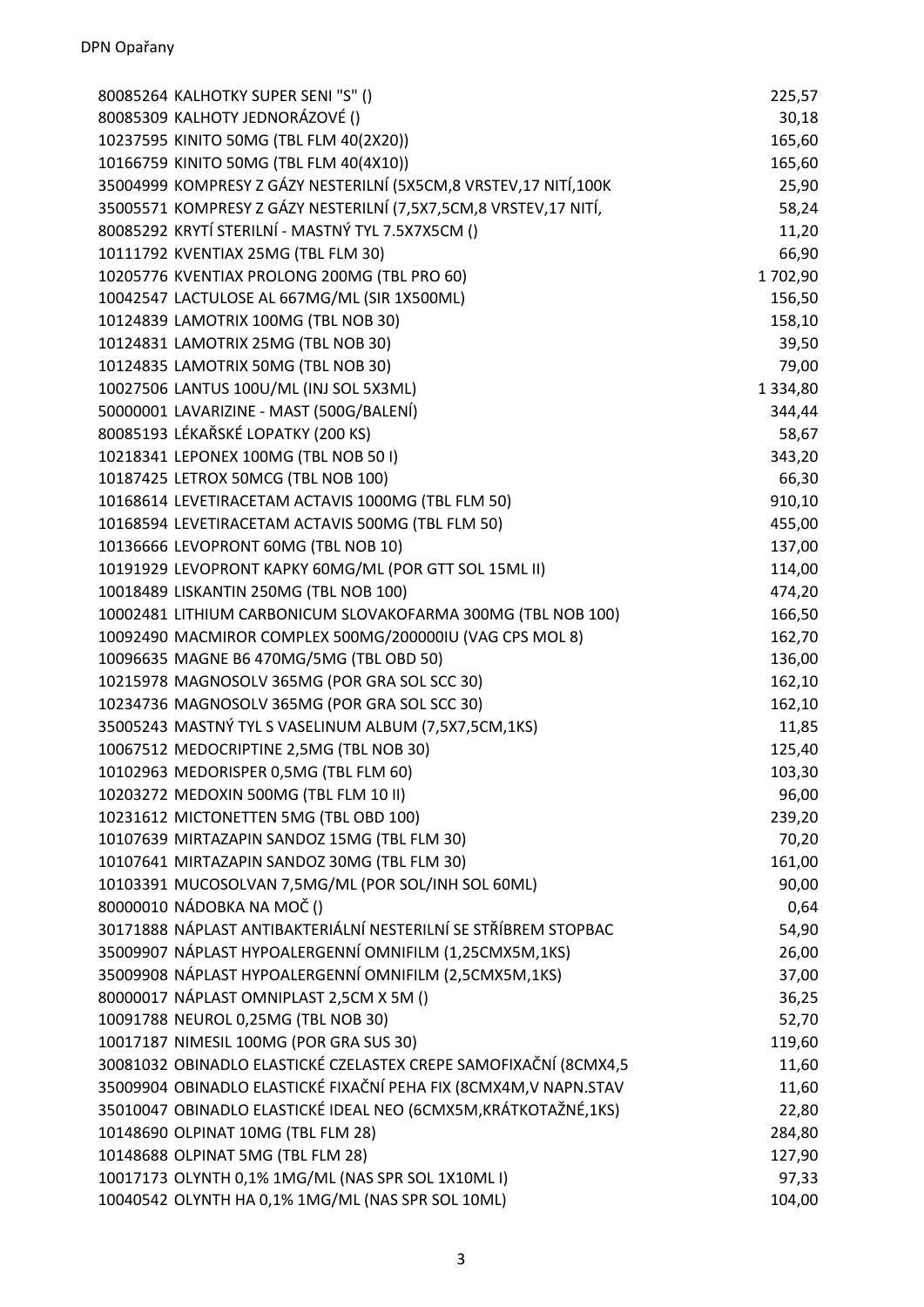| 10164967 OMEPRAZOL TEVA PHARMA 20MG (CPS ETD 14)                | 74,00  |
|-----------------------------------------------------------------|--------|
| 10164972 OMEPRAZOL TEVA PHARMA 20MG (CPS ETD 30)                | 45,50  |
| 35007465 ONE TOUCH VERIO TESTOVACÍ PROUŽKY (50 KS)              | 300,00 |
| 10001076 OPHTHALMO-FRAMYKOIN (OPH UNG 5G)                       | 105,30 |
| 10200863 OPHTHALMO-SEPTONEX (OPH GTT SOL 1X10ML PLAST)          | 107,00 |
| 10000876 OPHTHALMO-SEPTONEX 1MG/G (OPH UNG 5G)                  | 89,00  |
| 10084700 OTOBACID N 0,2MG/G+5MG/G+479,8MG/G (AUR GTT SOL 1X5ML) | 149,70 |
| 10001940 OXAZEPAM LÉČIVA 10MG (TBL NOB 20)                      | 46,80  |
| 10155148 PARALEN 500 500MG (TBL NOB 12)                         | 27,00  |
| 10162142 PARALEN 500 500MG (TBL NOB 24)                         | 38,00  |
| 10055911 PEROXID VODÍKU 3% COO 3% (DRM SOL 100ML)               | 49,43  |
| 10163863 PETINIMID 250MG (CPS MOL 100)                          | 320,00 |
| 80085295 PLÁŠŤ JEDNORÁZOVÝ BLOUSPE ()                           | 26,15  |
| 10000269 PREDNISON LÉČIVA 5MG (TBL NOB 20)                      | 68,40  |
| 10172476 PROTHAZIN 25MG (TBL FLM 20X1)                          | 54,00  |
| 10004207 PROTHIADEN 25MG (TBL OBD 30)                           | 53,40  |
| 10077047 PROTHIADEN 75MG (TBL FLM 30)                           | 158,40 |
| 70000048 QUIXX NOSNÍ SPEJ ()                                    | 137,00 |
| 70000052 QUIXX SOFT NOSNÍ SPREJ 30ML ()                         | 137,00 |
| 10224749 RAMIPRIL ACTAVIS 2,5MG (TBL NOB 30)                    | 23,80  |
| 10226501 RAMIPRIL AUROVITAS 2,5MG (TBL NOB 30)                  | 23,80  |
| 80085297 RESPIRÁTOR FFP1 ()                                     | 24,20  |
| 80085303 RESPIRÁTOR FFP2 (MZČR) ()                              | 100,00 |
| 80085304 RESPIRÁTOR FFP3 (MZČR) ()                              | 100,00 |
| 10137465 RISPERIDON VIPHARM 1MG (TBL FLM 20)                    | 38,30  |
| 10137466 RISPERIDON VIPHARM 1MG (TBL FLM 50)                    | 88,20  |
| 10014957 RIVOTRIL 0,5MG (TBL NOB 50)                            | 53,80  |
| 10014989 RIVOTRIL 1MG/ML (INJ SOL 5+5X1ML)                      | 116,00 |
| 80085305 ROUŠKA JEDNORÁZOVÁ (MZČR) ()                           | 8,47   |
| 80085296 ROUŠKA JEDNORÁZOVÁ ZELENÁ/MODRÁ ()                     | 7,87   |
| 80085191 ROUŠKA PRO DÝCHÁNÍ Z ÚST DO ÚST ()                     | 11,00  |
| 80000014 RUKAVICE POLYTHENOVÉ - BAL, 100KS ()                   | 22,75  |
| 80000008 RUKAVICE VINYLOVÉ - BAL. 100 KS ()                     | 62,92  |
| 10076589 ŘEPÍKOVÁ NAŤ (SPC 50G)                                 | 40,00  |
| 10115322 ŘEPÍKOVÝ ČAJ (SPC 201)                                 | 41,00  |
| 50000006 SALYCILOVÝ LÍH 2% 200ML ()                             |        |
|                                                                 | 260,26 |
| 10225749 SERTRALIN ACTAVIS 50MG (TBL FLM 30)                    | 85,10  |
| 10151773 SERTRALIN VIPHARM 100MG (TBL FLM 301)                  | 263,40 |
| 10053077 SINGULAIR 10MG (TBL FLM 28)                            | 384,80 |
| 10207264 SINUPRET (TBL OBD 50)                                  | 176,00 |
| 10134872 SINUPRET FORTE (TBL OBD 20)                            | 176,00 |
| 10009710 SOLU-MEDROL 62,5MG/ML (INJ PSO LQF 125MG+2ML)          | 85,00  |
| 80000015 SONO GEL - INDIFERENTNÍ ()                             | 78,00  |
| 10119653 SORBIFER DURULES 320MG/60MG (TBL RET 60)               | 211,40 |
| 80085201 SPOFAPLAST 164 8CMX1M ()                               | 42,00  |
| 10088111 STOPTUSSIN 4MG/ML+100MG/ML (POR GTT SOL 1X10ML)        | 148,00 |
| 10088900 STOPTUSSIN 4MG/ML+100MG/ML (POR GTT SOL 1X25ML)        | 104,00 |
| 10023858 STRATTERA 18MG (CPS DUR 28)                            | 901,70 |
| 10225261 SUPPOSITORIA GLYCERINI LÉČIVA 1,81G (SUP 10)           | 70,22  |
| 10003688 SUPPOSITORIA GLYCERINI LÉČIVA 2,06G (SUP 10)           | 67,50  |